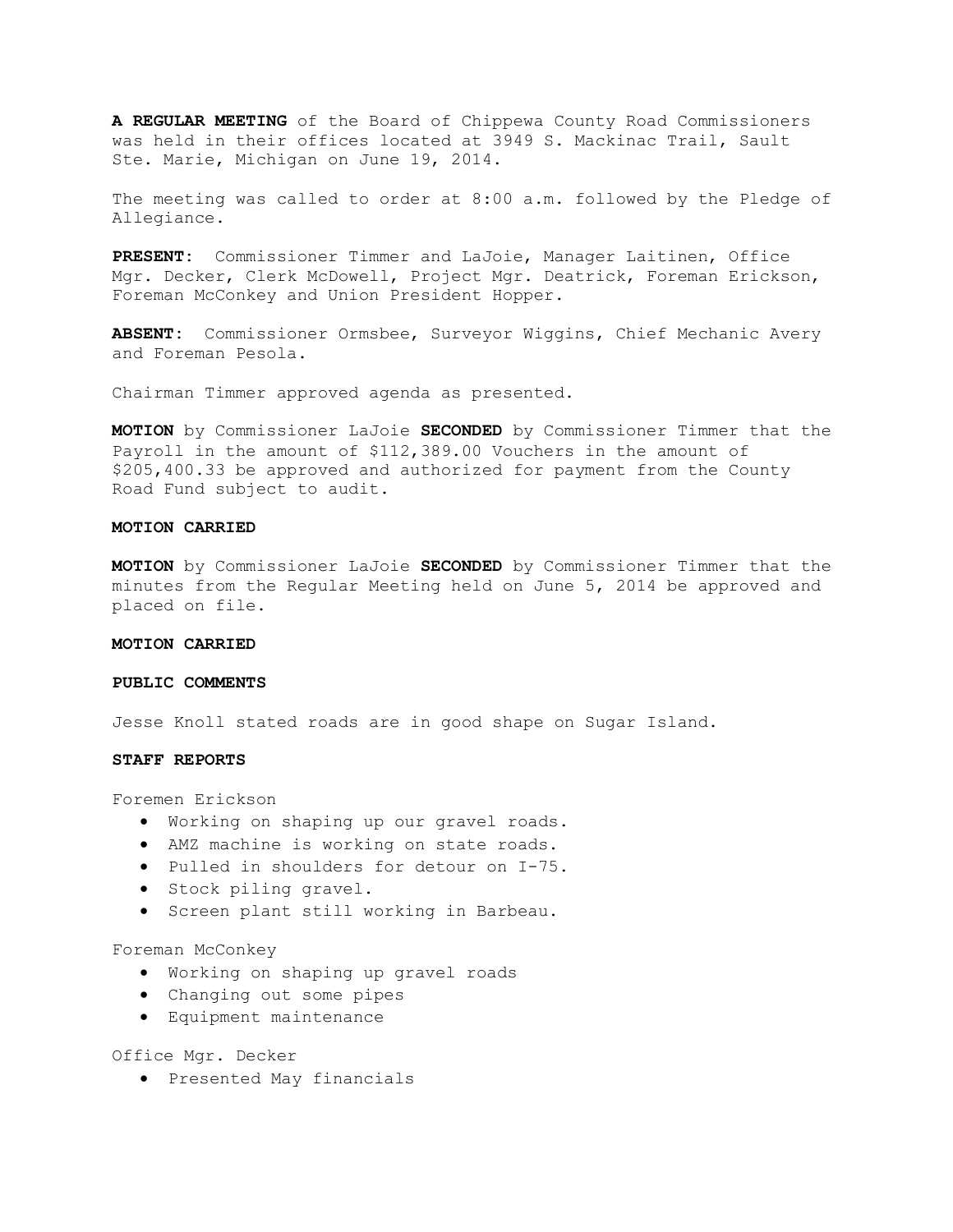- · Continue to update web site to be in compliance for new transparency laws which go into effect in September.
- · PDF file for Salt Barn will be available on our website.
- · Have submitted the first billing for the Causeway project.

Project Manager Deatrick

- · Ploegstra Road update.
- · Monitoring detour route for I-75 repairs.

## **COUNTY COMMISSINERS' COMMENTS**

### **MANAGERS REPORT**

- · Gave an overview of his trip last Monday and Tuesday to the John Deere facility for equipment demonstrations. Thanked AIS for providing him the opportunity.
- · Presented letter from Kirk Steudle, MDOT Director thanking all contract counties for the exemplary service you provided during a record breaking winter.
- · Salt Barn advertisement for bids out and will be opened here at the Road Commission on July 15th.
- · Senate failed in passing a road funding bill by three votes. There are two one day session to be held during their 12 week summer break which will be held on July 16th and another sometime in August. They are getting some very bad press for not passing a road bill.
- · BIA is in the process of finalizing things so we can begin our billings for Sugar Island storm damage.
- · Received a request to change the Winter UP Road Builders meeting to January 15-16, 2015. No opposition was expressed. Manager Laitinen will inform the appropriate person.
- · Progress conference call meeting with all members involved with the Causeway project. Request for qualifications are out and have received a lot of interest from prospective bidders.
- · Gave update on presentation he made on Tuesday to BPAC on the Sugar Island Causeway project.
- · State grass mowing contractor will begin out on I-75 next week with hopes that we can get I-75 completed prior to the 4<sup>th</sup> of July weekend.
- · Gave county wide gravel crushing update.
- · Received decision regarding our arbitrator hearing which dealt with the job posting. The decision was in favor of the union. Will be setting up a meeting with Bill Hopper and the Union Representative to get things finalized.
- · New engineer will be starting on July 7th.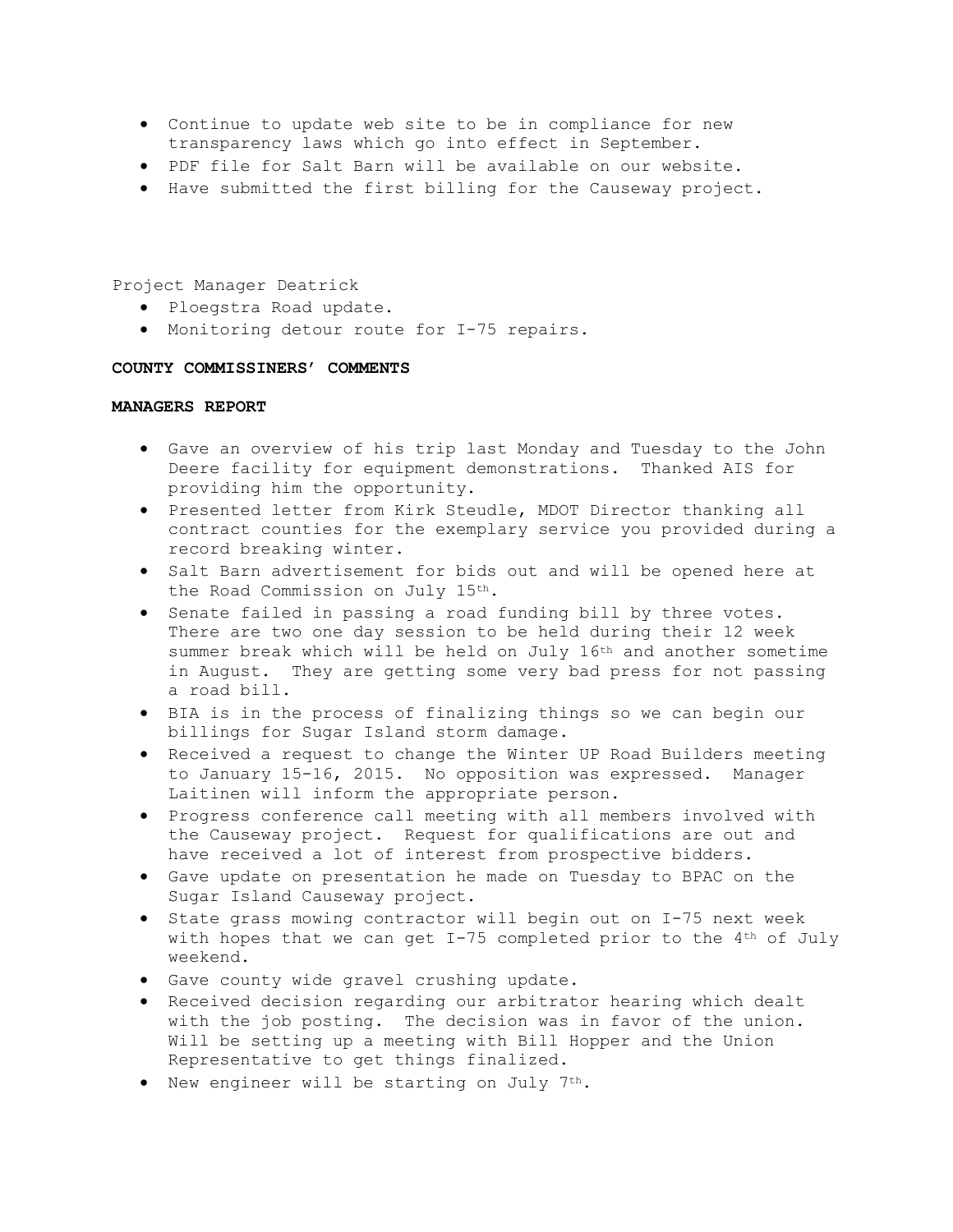· New truck will be heading down to Truck and Trailer for equipment install.

Manager Laitinen indicated with the 4<sup>th</sup> of July holiday falling on a Friday the union has requested having the  $2^{nd}$  and  $3^{rd}$  as their holidays so would like to move our regular scheduled meeting from Thursday, July 3, to Tuesday, July 1st at 8:00 a.m.

**MOTION** by Commissioner LaJoie **SECONDED** by Commissioner Timmer to reschedule our regular meeting from July 3rd to July 1st at 8:00 a.m.

## **MOTION CARRIED**

Manager Laitinen presented oil bids received on June 16, 2014. There were two bidders, but only one who provided a manufacturer's letter indicating their products met the specifications requested on oils.

Manager Laitinen recommended acceptance of Autore Oil Companys bid.

**MOTION** by Commissioner LaJoie **SECONDED** by Commissioner Timmer to award the oil bids to Autore Oil Company.

## **MOTION CARRIED**

Manager Laitinen presented Resolution #2014-06 in Support of MDOT Contract #14-5356 and authorizes Chairman Timmer and Manager Laitinen to sign said contract. He stated this resolution is for the improvements of milling, paving and bridge rail for Whitefish Point Rd over Betsie River, Bound Rd over Waiska River (2 locations), 6 Mile Road over Waiska River and Gogomain Road over Gogomain River.

**MOTION** by Commissioner LaJoie **SECONDED** by Commissioner Timmer to approve Resolution #2014-06 supporting MDOT Contract #14-5356 as presented.

### **MOTION CARRIED BY UNANIMOUS ROLL CALL VOTE**.

Manager Laitinen presented 2014 MCRCSIP Board of Directors election ballot.

After a brief discussion Chairman Timmer recommended casting vote for Russ Gronevelt.

**MOTION** by Commissioner LaJoie **SECONDED** by Commissioner Timmer to cast vote for Russ Gronvevelt, Houghton CRC.